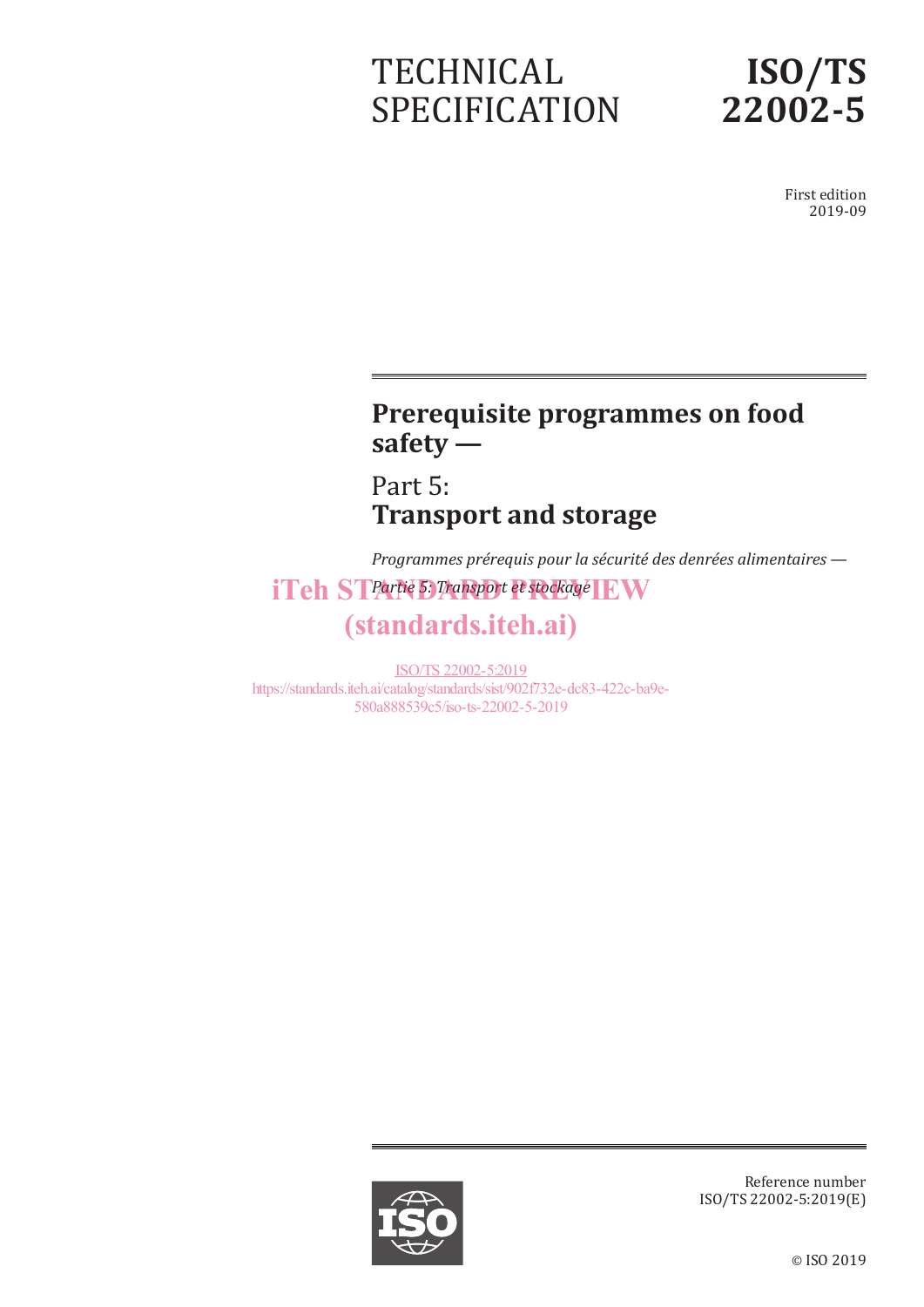# iTeh STANDARD PREVIEW (standards.iteh.ai)

ISO/TS 22002-5:2019 https://standards.iteh.ai/catalog/standards/sist/902f732e-dc83-422c-ba9e-580a888539c5/iso-ts-22002-5-2019



### **COPYRIGHT PROTECTED DOCUMENT**

#### © ISO 2019

All rights reserved. Unless otherwise specified, or required in the context of its implementation, no part of this publication may be reproduced or utilized otherwise in any form or by any means, electronic or mechanical, including photocopying, or posting on the internet or an intranet, without prior written permission. Permission can be requested from either ISO at the address below or ISO's member body in the country of the requester.

ISO copyright office CP 401 • Ch. de Blandonnet 8 CH-1214 Vernier, Geneva Phone: +41 22 749 01 11 Fax: +41 22 749 09 47 Email: copyright@iso.org Website: www.iso.org

Published in Switzerland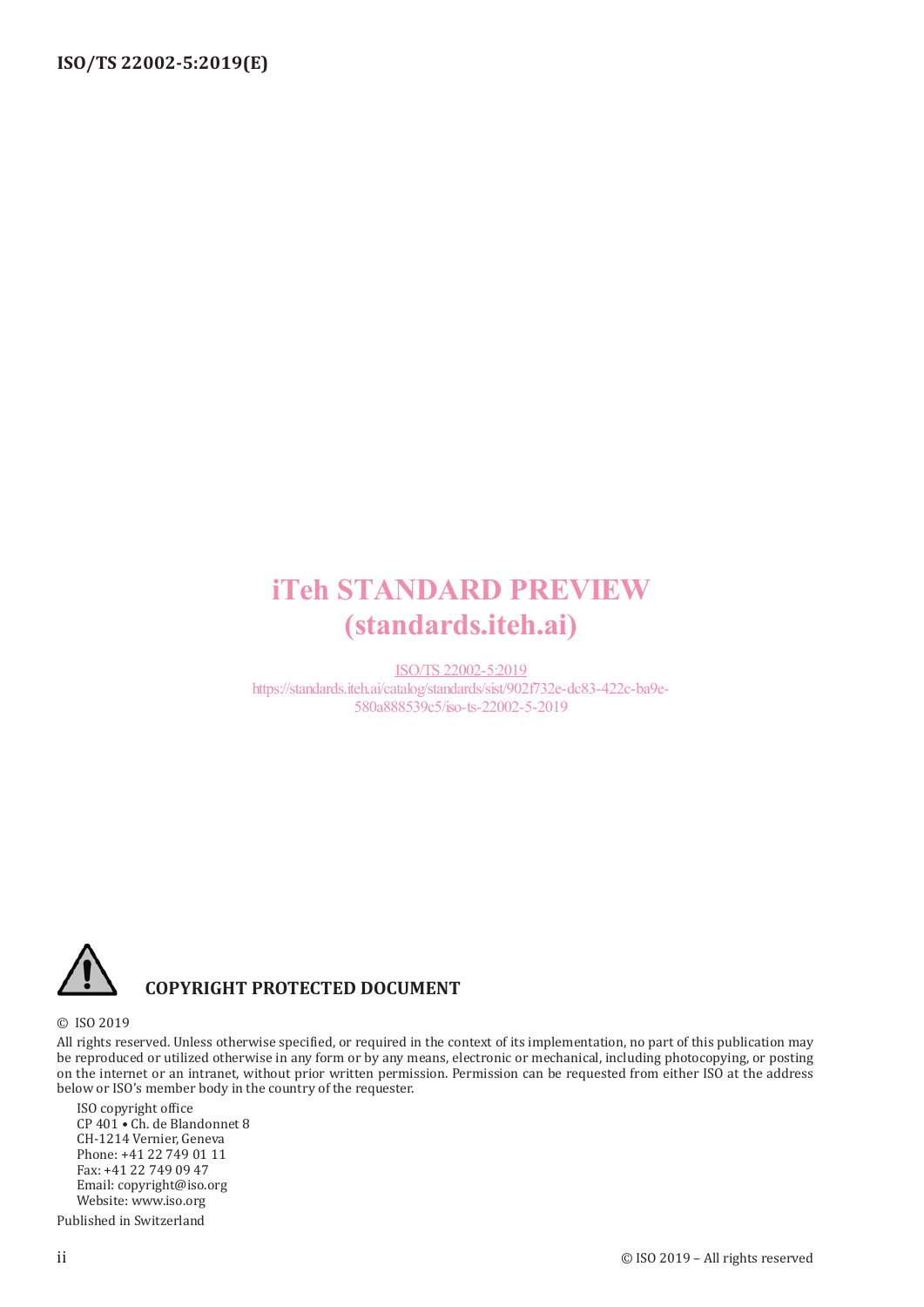## **Contents**

Page

| 1<br>$\overline{2}$<br>3<br>Prerequisite programmes for transport and storage <b>Manual Structure of the Structure Control</b> 3<br>4<br>4.1<br>4.2<br>4.2.1<br>4.2.2<br>4.2.3<br>4.3<br>4.3.1<br>General 2008 and 2008 and 2008 and 2008 and 2008 and 2008 and 2008 and 2008 and 2008 and 2008 and 2008 and 200<br>4.3.2<br>4.3.3<br>4.4<br>4.4.1<br>4.4.2<br>4.5<br>Transport and storage operations<br>4.5.1 General STANDARD PREMIEW<br>4.5.2<br>Logistic units Tandards.iteh.ai) 7<br>Loading (standards.iteh.ai) 7<br>4.5.3<br>4.5.4<br>4.5.5<br>4.5.7<br>4.6<br>4.6.1<br>4.6.2<br>4.6.3<br>Pest control <u>with and a set of the set of the set of the set of the set of the set of the set of the set of the set of the set of the set of the set of the set of the set of the set of the set of the set of the set of the</u><br>4.6.4<br>4.7<br>4.8<br>4.9 |  |  |  |  |
|----------------------------------------------------------------------------------------------------------------------------------------------------------------------------------------------------------------------------------------------------------------------------------------------------------------------------------------------------------------------------------------------------------------------------------------------------------------------------------------------------------------------------------------------------------------------------------------------------------------------------------------------------------------------------------------------------------------------------------------------------------------------------------------------------------------------------------------------------------------------|--|--|--|--|
|                                                                                                                                                                                                                                                                                                                                                                                                                                                                                                                                                                                                                                                                                                                                                                                                                                                                      |  |  |  |  |
|                                                                                                                                                                                                                                                                                                                                                                                                                                                                                                                                                                                                                                                                                                                                                                                                                                                                      |  |  |  |  |
|                                                                                                                                                                                                                                                                                                                                                                                                                                                                                                                                                                                                                                                                                                                                                                                                                                                                      |  |  |  |  |
|                                                                                                                                                                                                                                                                                                                                                                                                                                                                                                                                                                                                                                                                                                                                                                                                                                                                      |  |  |  |  |
|                                                                                                                                                                                                                                                                                                                                                                                                                                                                                                                                                                                                                                                                                                                                                                                                                                                                      |  |  |  |  |
|                                                                                                                                                                                                                                                                                                                                                                                                                                                                                                                                                                                                                                                                                                                                                                                                                                                                      |  |  |  |  |
|                                                                                                                                                                                                                                                                                                                                                                                                                                                                                                                                                                                                                                                                                                                                                                                                                                                                      |  |  |  |  |
|                                                                                                                                                                                                                                                                                                                                                                                                                                                                                                                                                                                                                                                                                                                                                                                                                                                                      |  |  |  |  |
|                                                                                                                                                                                                                                                                                                                                                                                                                                                                                                                                                                                                                                                                                                                                                                                                                                                                      |  |  |  |  |
|                                                                                                                                                                                                                                                                                                                                                                                                                                                                                                                                                                                                                                                                                                                                                                                                                                                                      |  |  |  |  |
|                                                                                                                                                                                                                                                                                                                                                                                                                                                                                                                                                                                                                                                                                                                                                                                                                                                                      |  |  |  |  |
|                                                                                                                                                                                                                                                                                                                                                                                                                                                                                                                                                                                                                                                                                                                                                                                                                                                                      |  |  |  |  |
|                                                                                                                                                                                                                                                                                                                                                                                                                                                                                                                                                                                                                                                                                                                                                                                                                                                                      |  |  |  |  |
|                                                                                                                                                                                                                                                                                                                                                                                                                                                                                                                                                                                                                                                                                                                                                                                                                                                                      |  |  |  |  |
|                                                                                                                                                                                                                                                                                                                                                                                                                                                                                                                                                                                                                                                                                                                                                                                                                                                                      |  |  |  |  |
|                                                                                                                                                                                                                                                                                                                                                                                                                                                                                                                                                                                                                                                                                                                                                                                                                                                                      |  |  |  |  |
|                                                                                                                                                                                                                                                                                                                                                                                                                                                                                                                                                                                                                                                                                                                                                                                                                                                                      |  |  |  |  |
|                                                                                                                                                                                                                                                                                                                                                                                                                                                                                                                                                                                                                                                                                                                                                                                                                                                                      |  |  |  |  |
|                                                                                                                                                                                                                                                                                                                                                                                                                                                                                                                                                                                                                                                                                                                                                                                                                                                                      |  |  |  |  |
|                                                                                                                                                                                                                                                                                                                                                                                                                                                                                                                                                                                                                                                                                                                                                                                                                                                                      |  |  |  |  |
|                                                                                                                                                                                                                                                                                                                                                                                                                                                                                                                                                                                                                                                                                                                                                                                                                                                                      |  |  |  |  |
|                                                                                                                                                                                                                                                                                                                                                                                                                                                                                                                                                                                                                                                                                                                                                                                                                                                                      |  |  |  |  |
|                                                                                                                                                                                                                                                                                                                                                                                                                                                                                                                                                                                                                                                                                                                                                                                                                                                                      |  |  |  |  |
|                                                                                                                                                                                                                                                                                                                                                                                                                                                                                                                                                                                                                                                                                                                                                                                                                                                                      |  |  |  |  |
|                                                                                                                                                                                                                                                                                                                                                                                                                                                                                                                                                                                                                                                                                                                                                                                                                                                                      |  |  |  |  |
|                                                                                                                                                                                                                                                                                                                                                                                                                                                                                                                                                                                                                                                                                                                                                                                                                                                                      |  |  |  |  |
|                                                                                                                                                                                                                                                                                                                                                                                                                                                                                                                                                                                                                                                                                                                                                                                                                                                                      |  |  |  |  |
|                                                                                                                                                                                                                                                                                                                                                                                                                                                                                                                                                                                                                                                                                                                                                                                                                                                                      |  |  |  |  |
|                                                                                                                                                                                                                                                                                                                                                                                                                                                                                                                                                                                                                                                                                                                                                                                                                                                                      |  |  |  |  |
|                                                                                                                                                                                                                                                                                                                                                                                                                                                                                                                                                                                                                                                                                                                                                                                                                                                                      |  |  |  |  |
|                                                                                                                                                                                                                                                                                                                                                                                                                                                                                                                                                                                                                                                                                                                                                                                                                                                                      |  |  |  |  |
|                                                                                                                                                                                                                                                                                                                                                                                                                                                                                                                                                                                                                                                                                                                                                                                                                                                                      |  |  |  |  |
|                                                                                                                                                                                                                                                                                                                                                                                                                                                                                                                                                                                                                                                                                                                                                                                                                                                                      |  |  |  |  |
|                                                                                                                                                                                                                                                                                                                                                                                                                                                                                                                                                                                                                                                                                                                                                                                                                                                                      |  |  |  |  |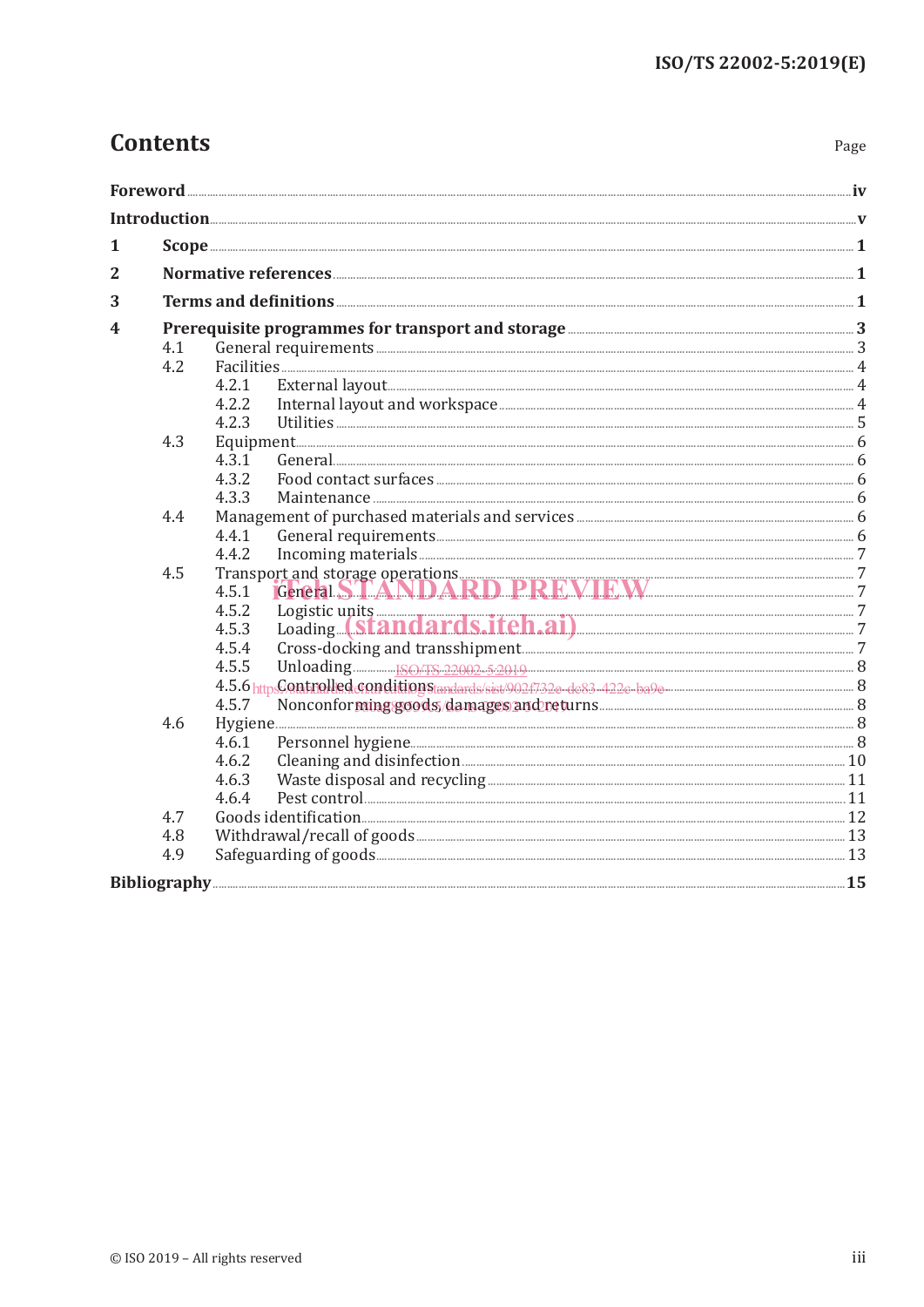## **Foreword**

ISO (the International Organization for Standardization) is a worldwide federation of national standards bodies (ISO member bodies). The work of preparing International Standards is normally carried out through ISO technical committees. Each member body interested in a subject for which a technical committee has been established has the right to be represented on that committee. International organizations, governmental and non-governmental, in liaison with ISO, also take part in the work. ISO collaborates closely with the International Electrotechnical Commission (IEC) on all matters of electrotechnical standardization.

The procedures used to develop this document and those intended for its further maintenance are described in the ISO/IEC Directives, Part 1. In particular, the different approval criteria needed for the different types of ISO documents should be noted. This document was drafted in accordance with the editorial rules of the ISO/IEC Directives, Part 2 (see www.iso.org/directives).

Attention is drawn to the possibility that some of the elements of this document may be the subject of patent rights. ISO shall not be held responsible for identifying any or all such patent rights. Details of any patent rights identified during the development of the document will be in the Introduction and/or on the ISO list of patent declarations received (see www.iso.org/patents).

Any trade name used in this document is information given for the convenience of users and does not constitute an endorsement.

For an explanation of the voluntary nature of standards, the meaning of ISO specific terms and expressions related to conformity assessment, as well as information about ISO's adherence to the expressions of the Water of the Technical Barriers to Trade (TBT) see www.iso. World Trade Organization (WTO) principles in the Technical Barriers to Trade (TBT) see www.iso .org/iso/foreword.html. (standards.iteh.ai)

This document was prepared by Technical Committee ISO/TC 34, *Food products*, Subcommittee SC 17, *Management systems for food safety*. ISO/TS https://standards.iteh.ai/catalog/standards/sist/902f732e-dc83-422c-ba9e-

A list of all parts in the ISO 22002 series <mark>cambe found on the ISO webs</mark>ite.

Any feedback or questions on this document should be directed to the user's national standards body. A complete listing of these bodies can be found at www.iso.org/members.html.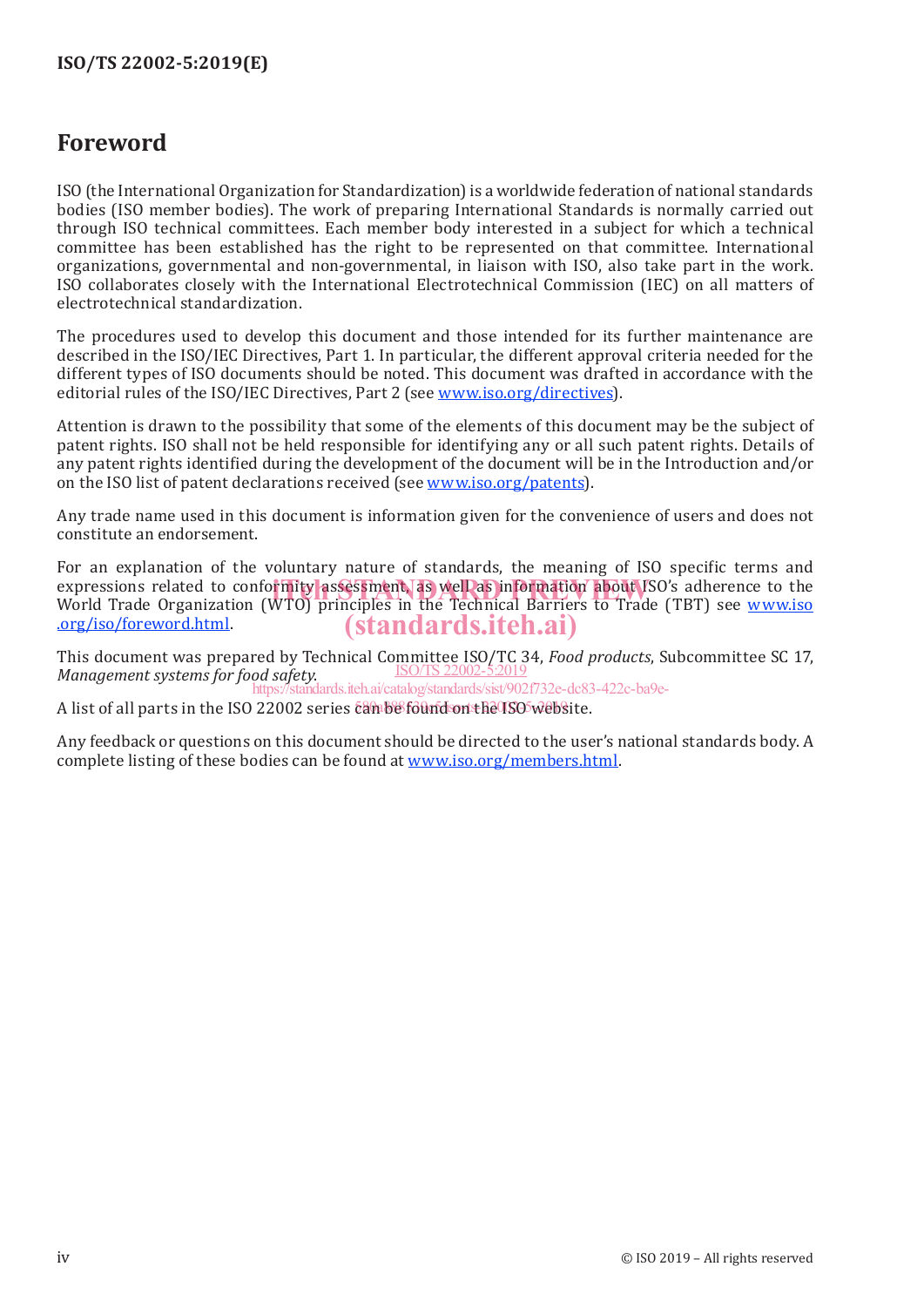## **Introduction**

The storage system and the transportation network are integral elements in the food chain.

Supply chain actors, such as growers and food processors, rely on proper storage and transportation practices to ensure that their products arrive safely at the final destination and in good condition. The role of organizations involved in the transportation network is to protect the foods, ingredients, raw materials and packaging in their custody during transport and storage.

ISO 22000 sets out specific food safety management system requirements for organizations in the food chain. One such requirement is that organizations establish, implement and maintain prerequisite programmes (PRP) to assist in controlling food safety hazards. This document is intended to be used to support management systems designed to meet the requirements specified in ISO 22000 and sets out the detailed requirements for those programmes related to transport and storage.

This document does not duplicate requirements given in ISO 22000 and is intended to be used in conjunction with ISO 22000.

# iTeh STANDARD PREVIEW (standards.iteh.ai)

ISO/TS 22002-5:2019 https://standards.iteh.ai/catalog/standards/sist/902f732e-dc83-422c-ba9e-580a888539c5/iso-ts-22002-5-2019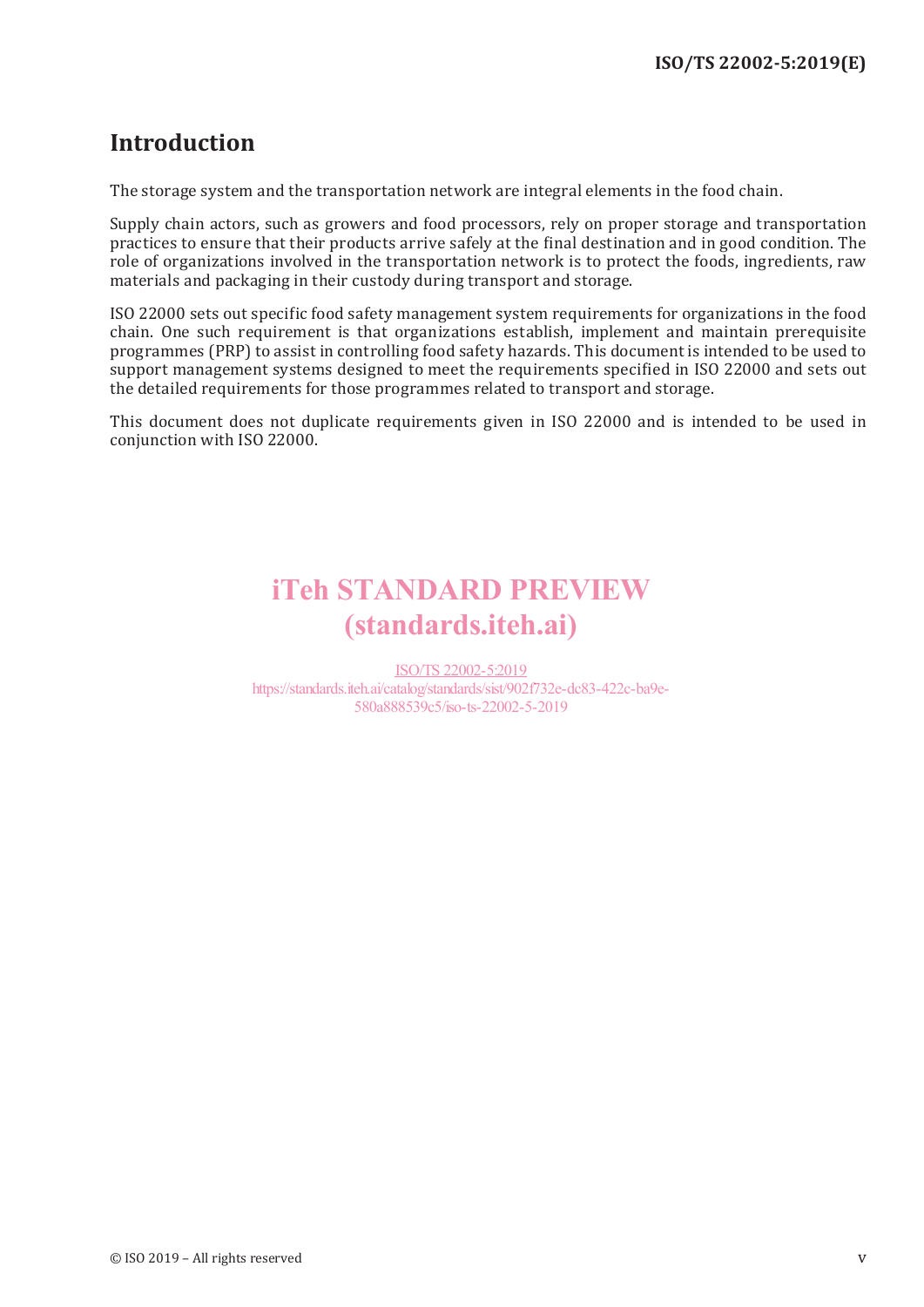# iTeh STANDARD PREVIEW (standards.iteh.ai)

ISO/TS 22002-5:2019 https://standards.iteh.ai/catalog/standards/sist/902f732e-dc83-422c-ba9e-580a888539c5/iso-ts-22002-5-2019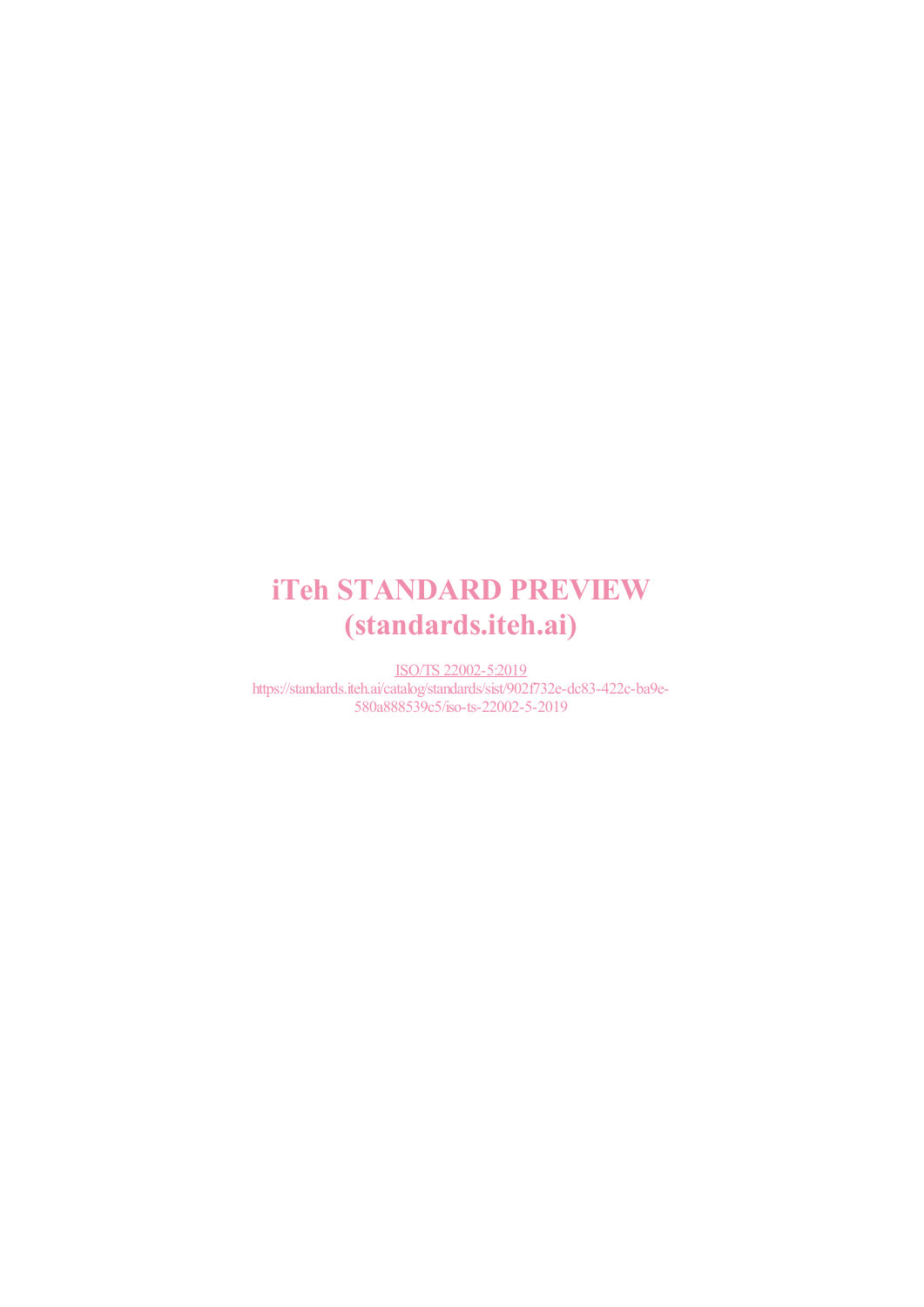## **Prerequisite programmes on food safety —**

## Part 5: **Transport and storage**

### **1 Scope**

This document specifies requirements for establishing, implementing and maintaining prerequisite programmes (PRPs) for transport and storage in the food chain to assist in controlling food safety hazards.

This document is applicable to all organizations, regardless of size or complexity, that are involved in transport and storage activities across the food supply chain and that wish to implement PRPs in such a way as to address the requirements specified in ISO 22000.

This document is neither designed nor intended for use in other parts of the food supply chain or in isolation.

In this document, transport and storage is aligned with ISO/TS 22003:2013, Annex A, Category G. This document includes all food and feed products and food packaging and packaging materials.

Live animals are excluded from the scope of this document except when intended for direct consumption,<br>e.g. molluscs, crustaceans and live fish. e.g. molluscs, crustaceans and live fish.

#### ISO/TS 22002-5:2019

2 **Normative references** .iteh.ai/catalog/standards/sist/902f732e-dc83-422c-ba9e-

580a888539c5/iso-ts-22002-5-2019

The following documents are referred to in the text in such a way that some or all of their content constitutes requirements of this document. For dated references, only the edition cited applies. For undated references, the latest edition of the referenced document (including any amendments) applies.

ISO 22000, *Food safety management systems — Requirements for any organization in the food chain*

#### **3 Terms and definitions**

For the purposes of this document, the terms and definitions given in ISO 22000 and the following apply.

ISO and IEC maintain terminological databases for use in standardization at the following addresses:

- ISO Online browsing platform: available at https://www.iso.org/obp
- IEC Electropedia: available at http://www.electropedia.org/

#### **3.1**

#### **calibration**

set of operations that establish, under specified conditions, the relationship between values of quantities indicated by measuring instruments or measuring systems, or values represented by a material or reference material to corresponding values realized by standards

#### **3.2**

#### **cleaning**

removal of soil, food residue, dirt, grease or other extraneous matter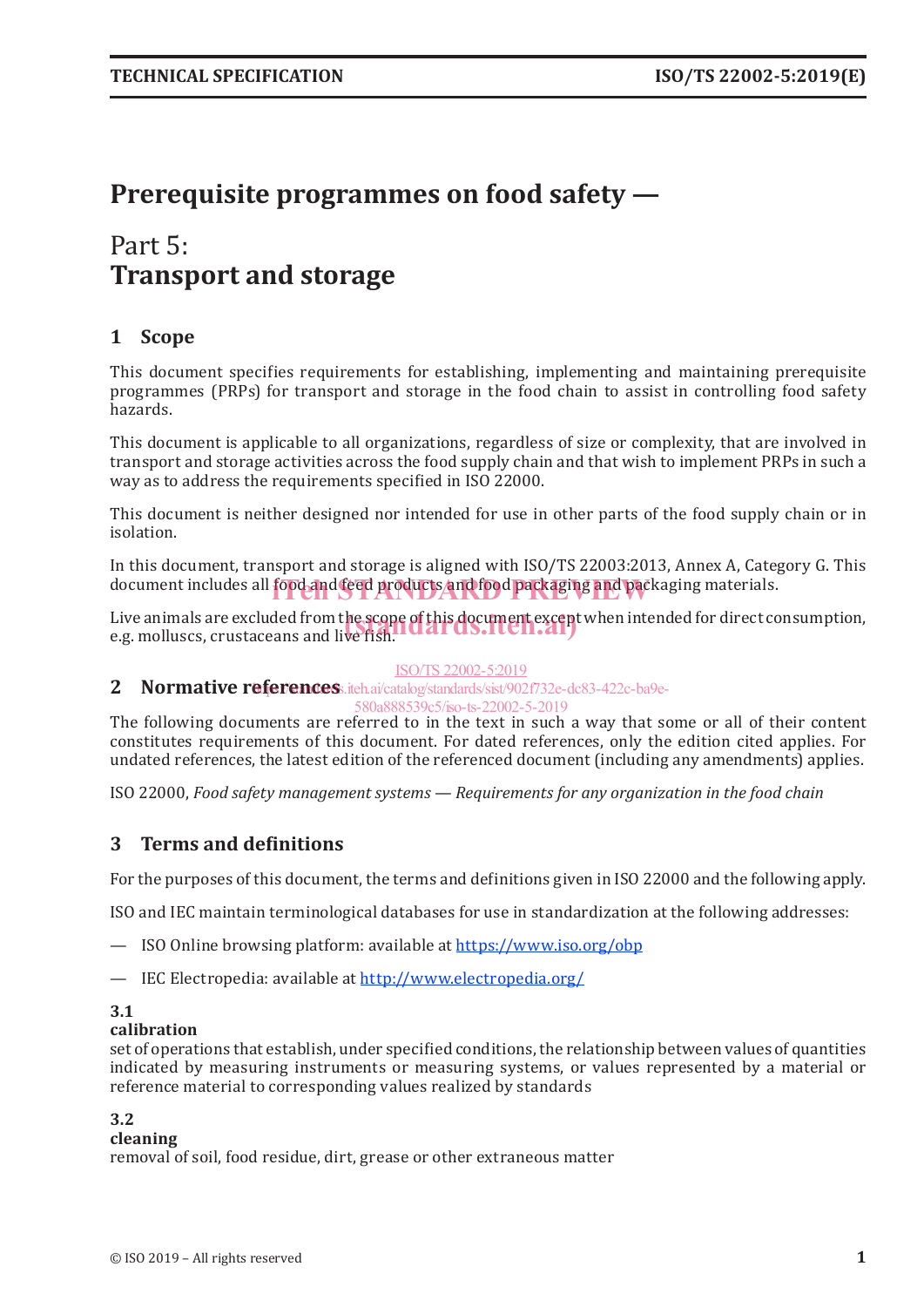#### **3.3**

#### **cleaning in place**

#### **CIP**

*cleaning* (3.2) of equipment by impingement or circulation of flowing chemical solutions, cleaning liquids without disassembling

#### **3.4**

#### **cleaning out of place**

#### **COP**

*cleaning* (3.2) of equipment by disassembling and cleaning in a tank or in an automatic washer by circulating a cleaning solution

#### **3.5**

#### **cross-docking**

process by which *goods* (3.7) are unloaded, sorted, consolidated, loaded and shipped to the next destination

#### **3.6**

#### **disinfection**

reduction, by means of chemical agents and/or physical methods, of the number of microorganisms in the environment, to a level that does not compromise food safety

#### **3.7**

#### **goods**

food, feed, animal food and packaging *transported* (3.17) and *stored* (3.14) within the food chain iTeh STANDARD PREVIEW

#### **3.8**

#### **hazardous substance**

## (standards.iteh.ai)

solid, liquid or gas that is radioactive, flammable, explosive, corrosive, oxidizing, asphyxiating, pathogenic or allergenic, including, but not restricted to, detergents, sanitizers, pest control chemicals,<br>Inhibitative mainta que essein paide and biash allergia diffusion is the sense of such a disposure the suite lubricants, paints, processing aids and biochemical additives, which, if used or handled incorrectly or in<br>https://standards.jen.ai/catalog/standards.sist/902f732e-dc83-422c-ba9eincreased dosage, could cause harm to the handler and/or consumer 580a888539c5/iso-ts-22002-5-2019

#### **3.9**

#### **identifier**

mark, tag, label or accompanying document, either assigned by the organization itself or by another organization upwards in the food chain that formed the *logistic unit* (3.10), uniquely identifying *goods* (3.7)

#### **3.10**

#### **logistic unit**

unit used to *transport* (3.17) or *store* (3.14) *goods* (3.7)

Note 1 to entry: The term includes, but is not limited to, cases, pallets, containers, vessels and silos.

#### **3.11**

#### **unpacked goods**

*goods* (3.7) that are unwrapped or not *stored* (3.14) in self-contained packaging, including large-scale *logistic units* (3.10) such as vessels or road tankers

EXAMPLE Fresh produce in crates, shellfish in a mesh bag.

#### **3.12**

#### **packed goods**

*goods* (3.7) that are wrapped in a self-contained manner that prevents deterioration by external influences and maintains the integrity of goods, including goods in packaging that are intended for sale to consumers

EXAMPLE Carton boxes, drums, cans.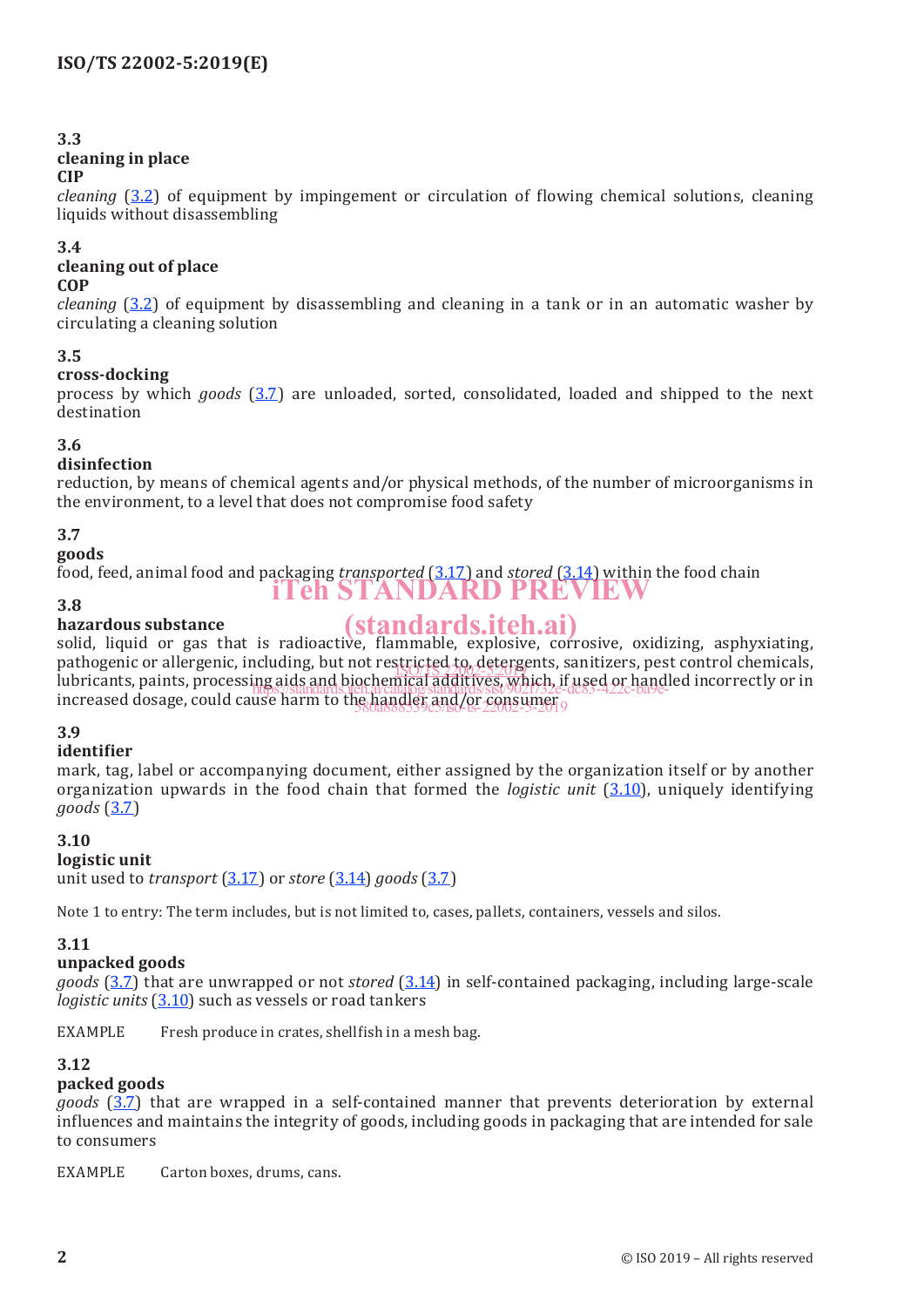### **3.13**

#### **withdrawal/recall**

removal of nonconforming *goods* (3.7) from the market, trade and warehouses, distribution centres and/or customer warehouses because they are (potentially) unsafe for consumption

#### **3.14**

#### **storage**

safekeeping of *goods* (3.7) in a depository (e.g. a warehouse)

#### **3.15**

#### **temperature control**

process by which the temperature of a space (and objects collectively there within) is measured, maintained and adjusted to achieve a specified temperature range

#### **3.16**

#### **transshipment**

shipment of *goods* (3.7) or containers to and from an intermediate destination

Note 1 to entry: One possible reason for transshipment is to change the means of *transport* (3.17) during the journey (e.g. from ship transport to road transport), known as "transloading".

#### **3.17**

#### **transport**

movement (including loading and unloading) of *goods* (3.7) by road, rail, air, water or other shipping means

#### **3.18 waste** iTeh STANDARD PREVIEW

any substance or object that the organization discards, intends to discard or is required to discard

### 4 Prerequisite programmes for transport and storage

https://standards.iteh.ai/catalog/standards/sist/902f732e-dc83-422c-ba9e-

### **4.1 General requirements** 580a888539c5/iso-ts-22002-5-2019

The organization shall establish its PRPs relevant to the product category based on recognized industry codes of practice. Some examples are given in ISO 22000 for food safety management systems.

When establishing the PRPs for transport and/or storage, the product groups can be categorized as follows:

- a) unpacked goods, not temperature- and/or other condition-controlled;
- b) unpacked goods, temperature- and/or other condition-controlled;
- c) packed goods, not temperature- and/or other condition-controlled;
- d) packed goods, temperature- and/or other condition-controlled.

The practices applied by the organization during the transport and storage of goods shall be designed, documented and implemented to maintain appropriate storage conditions and integrity of goods. Goods shall be loaded, transported and unloaded under conditions suitable to prevent physical damage, cross-contamination and spoilage, including, but not limited to:

- microbiological contamination and/or growth (e.g. bacterial growth resulting from the temperature abuse of goods that require temperature control);
- physical contamination (e.g. glass contamination from broken lights, wood splinters from pallets, dust, pests);
- chemical contamination (e.g. allergens, product tainting, cleaning chemicals).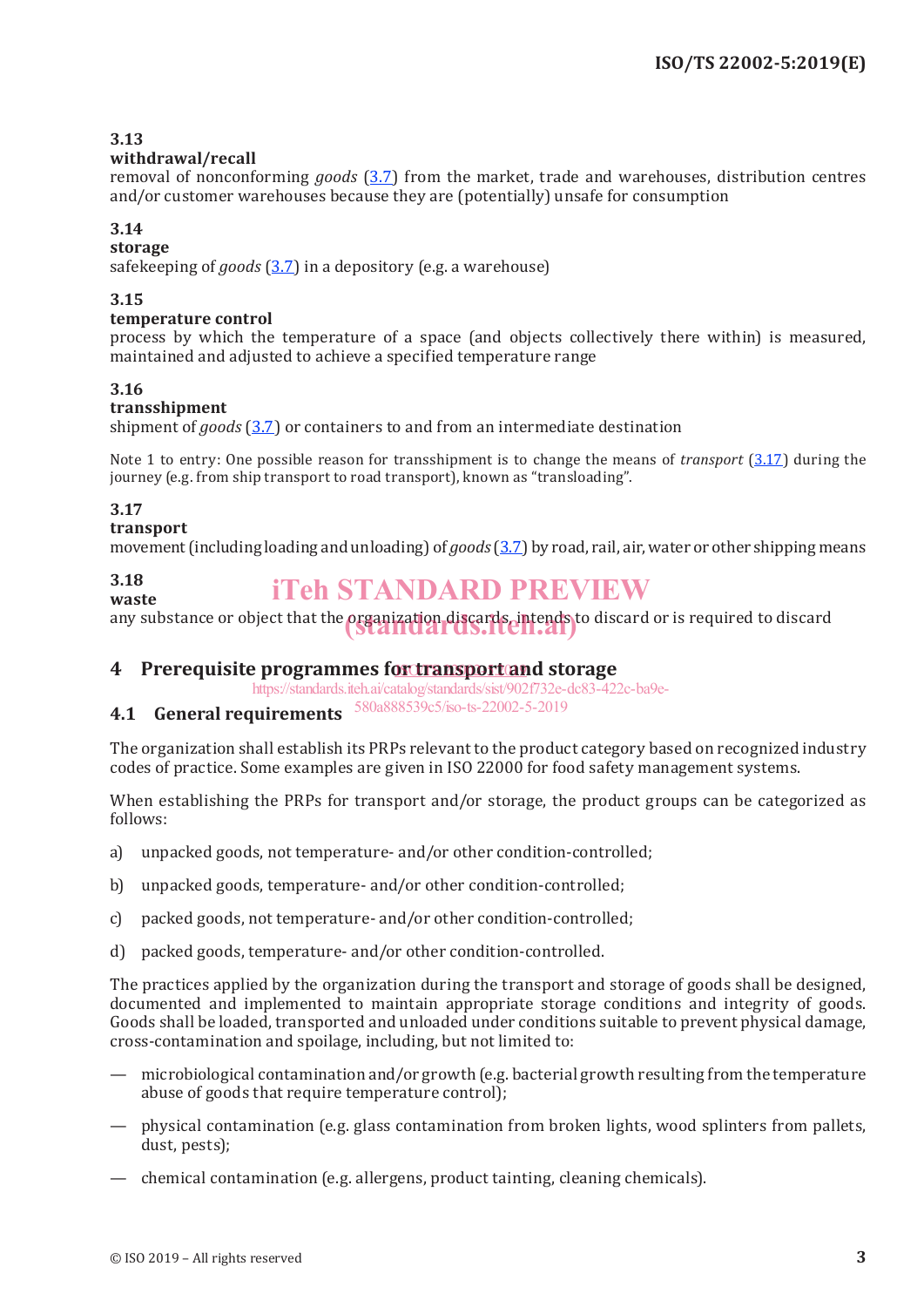Food transport and storage operations are diverse in nature and not all of the requirements specified in this document apply to an individual site or process. Where exclusions are made or alternative measures implemented, these shall be justified. Any exclusions or alternative measures adopted shall not affect the ability of the organization to conform to these requirements.

#### **4.2 Facilities**

#### **4.2.1 External layout**

Sites shall be designed, constructed and maintained in a manner appropriate to the nature of the transport and storage operations to be carried out, and to minimize the likelihood of contamination.

The site boundaries shall be clearly identified. The site shall be maintained in good order. Vegetation shall be tended or removed. Roads, yards and parking areas shall be drained to prevent standing water and shall be maintained.

Loading areas shall be constructed so as to protect goods during adverse weather conditions, be easy to clean and to deter birds and other pests.

Consideration shall be given to potential sources of contamination from the local environment e.g. odour, dust, radiation.

Where potentially harmful substances could enter the goods, effective measures shall be taken to protect against potential contamination. The measures in place shall be reviewed periodically for effectiveness. iTeh STANDARD PREVIEW

# **4.2.2 Internal layout and workspace** (standards.iteh.ai)

### **4.2.2.1** Internal design, layout and traffic patterns<sub>002-5:2019</sub>

Internal layouts shall be designed, constructed and maintained to facilitate good hygiene practices and to minimize the likelihood of contamination (e.g. leakage). The movement patterns of goods and people, and the layout of equipment, shall be designed to protect against potential sources of contamination. https://standards.iteh.ai/catalog/standards/sist/902f732e-dc83-422c-ba9e-FUCLEU, and manutalited to Fac

The site shall provide adequate space or separation by time, with a logical flow of goods and personnel, and physical separation proportionate to the risk of (cross-)contamination.

Openings intended for transfer of goods shall be designed to minimize the entry of foreign matter and pests. All openings shall be closed when not in use.

#### **4.2.2.2 Internal structures and fittings**

Walls and floors shall be cleanable. The materials used to construct the premises shall be suitable for the cleaning system to be used.

External opening windows, roof vents or fans in areas where goods can be stored, shall be insect screened. External opening doors shall be closed or screened when not in use.

#### **4.2.2.3 Drains and drainage**

If present, internal and external drains shall be designed, constructed and located so that the risk of contamination of goods is avoided. Any drain in the facility shall be readily accessible for cleaning and repair.